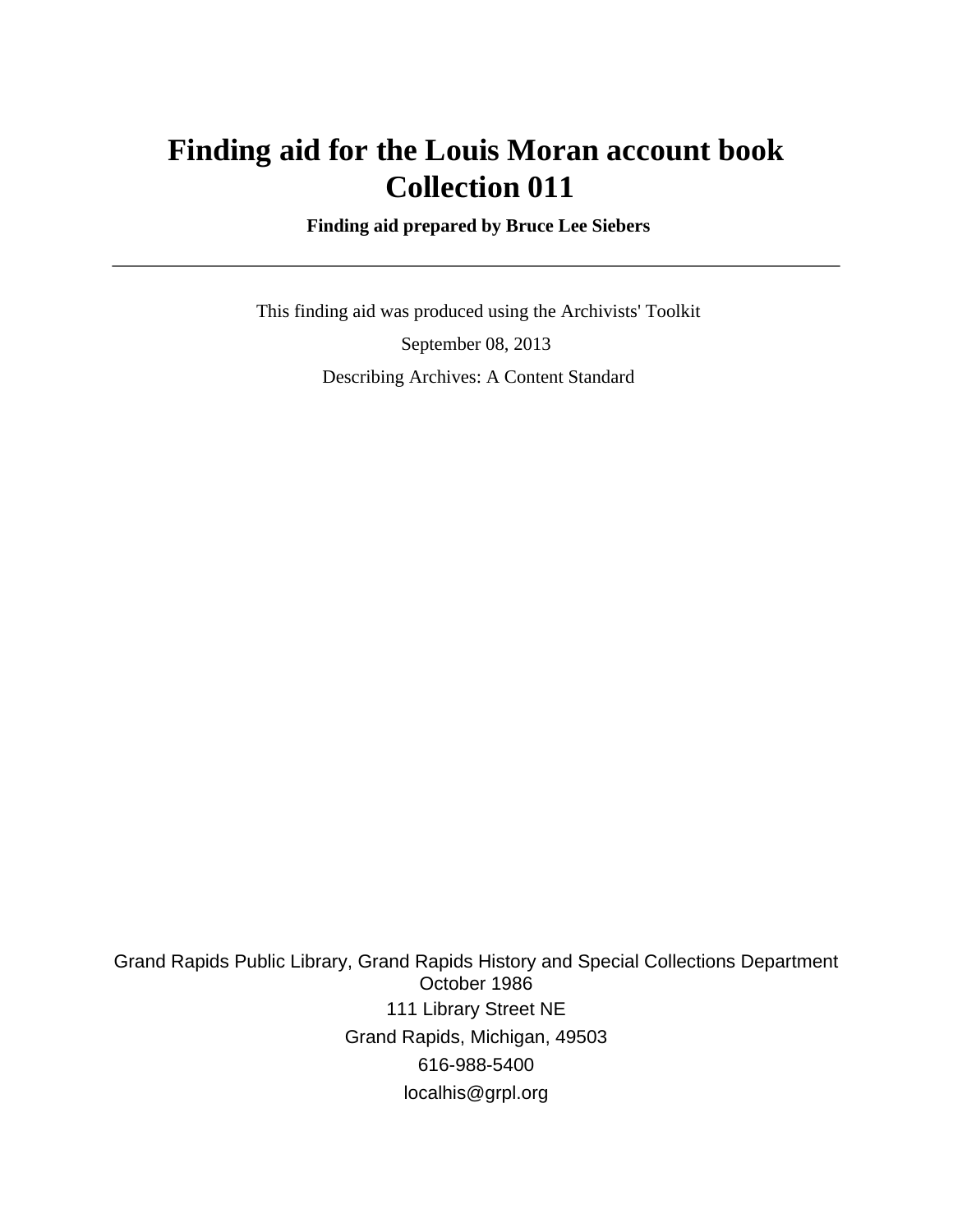## **Table of Contents**

l,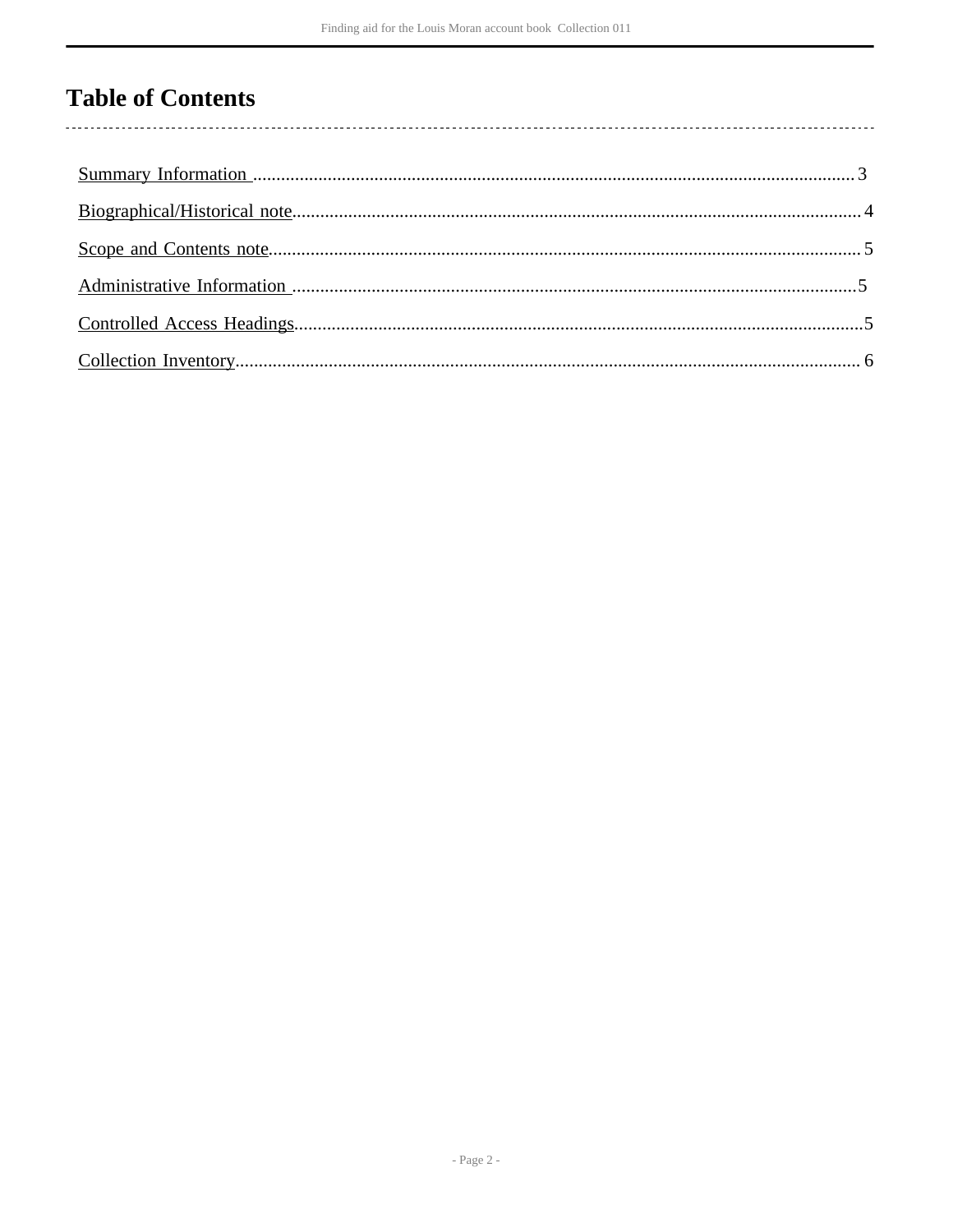# <span id="page-2-0"></span>**Summary Information**

| <b>Repository</b> | Grand Rapids Public Library, Grand Rapids History and Special<br><b>Collections Department</b>                                                                                                                                                                                                                                                                                                                                                                                                                                                                                                                                                                                                                                                                                                                                                                     |
|-------------------|--------------------------------------------------------------------------------------------------------------------------------------------------------------------------------------------------------------------------------------------------------------------------------------------------------------------------------------------------------------------------------------------------------------------------------------------------------------------------------------------------------------------------------------------------------------------------------------------------------------------------------------------------------------------------------------------------------------------------------------------------------------------------------------------------------------------------------------------------------------------|
| <b>Creator</b>    | Moran, Louis, 1757-1826                                                                                                                                                                                                                                                                                                                                                                                                                                                                                                                                                                                                                                                                                                                                                                                                                                            |
| <b>Title</b>      | Louis Moran account book                                                                                                                                                                                                                                                                                                                                                                                                                                                                                                                                                                                                                                                                                                                                                                                                                                           |
| Date [inclusive]  | 1796-1819                                                                                                                                                                                                                                                                                                                                                                                                                                                                                                                                                                                                                                                                                                                                                                                                                                                          |
| <b>Extent</b>     | 0.1 Linear feet Three folders                                                                                                                                                                                                                                                                                                                                                                                                                                                                                                                                                                                                                                                                                                                                                                                                                                      |
| Language          | French                                                                                                                                                                                                                                                                                                                                                                                                                                                                                                                                                                                                                                                                                                                                                                                                                                                             |
| <b>Abstract</b>   | The Louis Moran Account Book collection contains what appears to be<br>the major portion of an original account book, 1796-1819, in French. It<br>provides a record of bartered items exchanged in the Detroit and Saginaw<br>areas. It has been said to be prepared by Louis Moran, originally called<br>Louis Maurant, presumed to be an earlier relative of the settler Louis<br>Moran of Grand Rapids. An English translation of the account book is<br>included in the collection. Also included is an April 11, 1963 excerpt of<br>a report to the Kent County Historical Society by Albert Hyma. Hyma<br>clarifies previous misconceptions that credited the account book to Louis<br>Campau, founder of Grand Rapids. The Campau family also immigrated<br>to Grand Rapids from the Detroit area, and appears to have been related to<br>the Moran family. |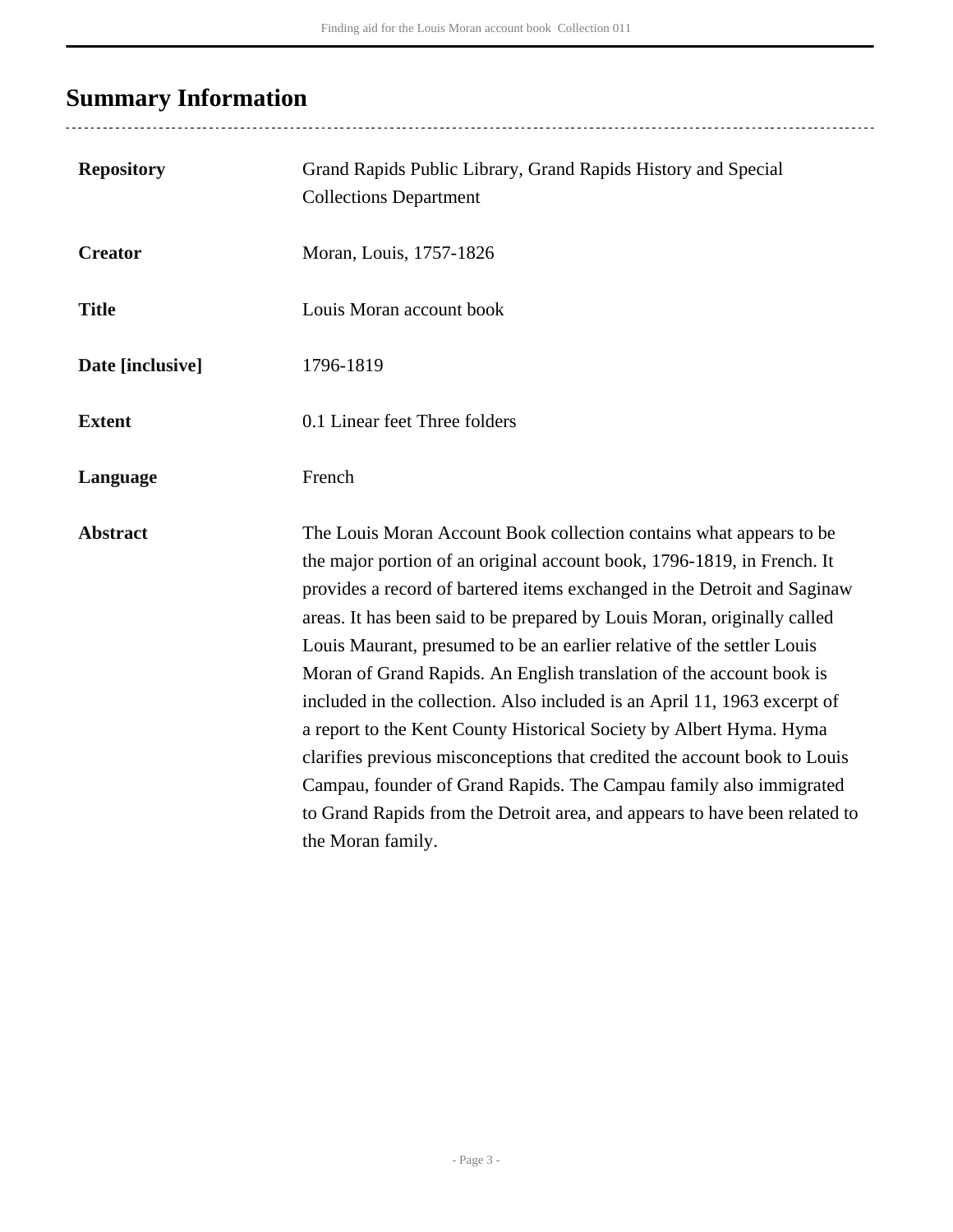### <span id="page-3-0"></span>**Biographical/Historical note**

Louis Moran was one of the early settlers in the area that grew into Grand Rapids, Michigan. He first came in 1833, as clerk for Louis Campau, credited as Grand Rapids' first settler. Moran is known to have located near the headwaters of the Grand River with about 2 dozen other 1834 settlers, including Antoine Campau and Martin Ryerson.

Shortly after, however, Moran moved up the nearby Thornapple River, near Middleville, where he is known to have kept a tavern with lodgings at Scales Prairie. It is believed to be this facility that is described by J.C. Holmes, in a paper he presented concerning his 1835 woodland journey, to the Detroit Pioneer Society, around 1875.

On the sixth day we rode to Louis Moran's, a very comfortable log hotel with a large chimney in the center; a ladder up against the chimney for ascending to the lodging apartment, which was the attic of the building. The floor boards of the attic were few and far between, the beds were filled with the coarsest of prairie grass, familiarly known as prairie feathers. The meals furnished us at that house were excellent [on the return trip] .. We engaged supper and lodging, and spent a very pleasant evening with the guests of the house … [Baxter, 1891, p. 66-67]

Moran returned to Grand Rapids in 1836 or 1837 to run the Eagle Hotel, built sometime after 1835, but was replaced in this position by Canton Smith around 1838. Moran suffered in the 1837 financial crash. Subsequently, he is said to have driven teams, and hired others for the same task. Described in Baxter's as a large man over 6 foot, he is said to have had great faith in the honesty of others, and had many friends. He died in 1874(?)

As with many of the other early residents of Grand Rapids, Moran participated in important events and functions within the community. In 1836, a treaty was negotiated with the Indians who ceded their lands north of the Grand River. Moran was a witness of this treaty, along with Lucius Lyon, Rix Robinson, and others. Moran is also known to have served as a street commissioner in the early 1850's.

Moran's life before Grand Rapids is of note, as well. Moran was born in Detroit, date currently unknown. On the morning that Detroit received news of the declaration of the War of 1812, Moran, with his father and another person, were hired to carry a letter across the river to Windsor, Canada. There they were taken prisoners by the British, thus said to have become the first prisoners of that War in this part of the country. They were confined for eight days in Fort Malden; and then released.

NOTE: The account book is the central and single original document in this collection, but does not document Moran's history, as outlined above. This information has been developed from numerous resources in the historical collections.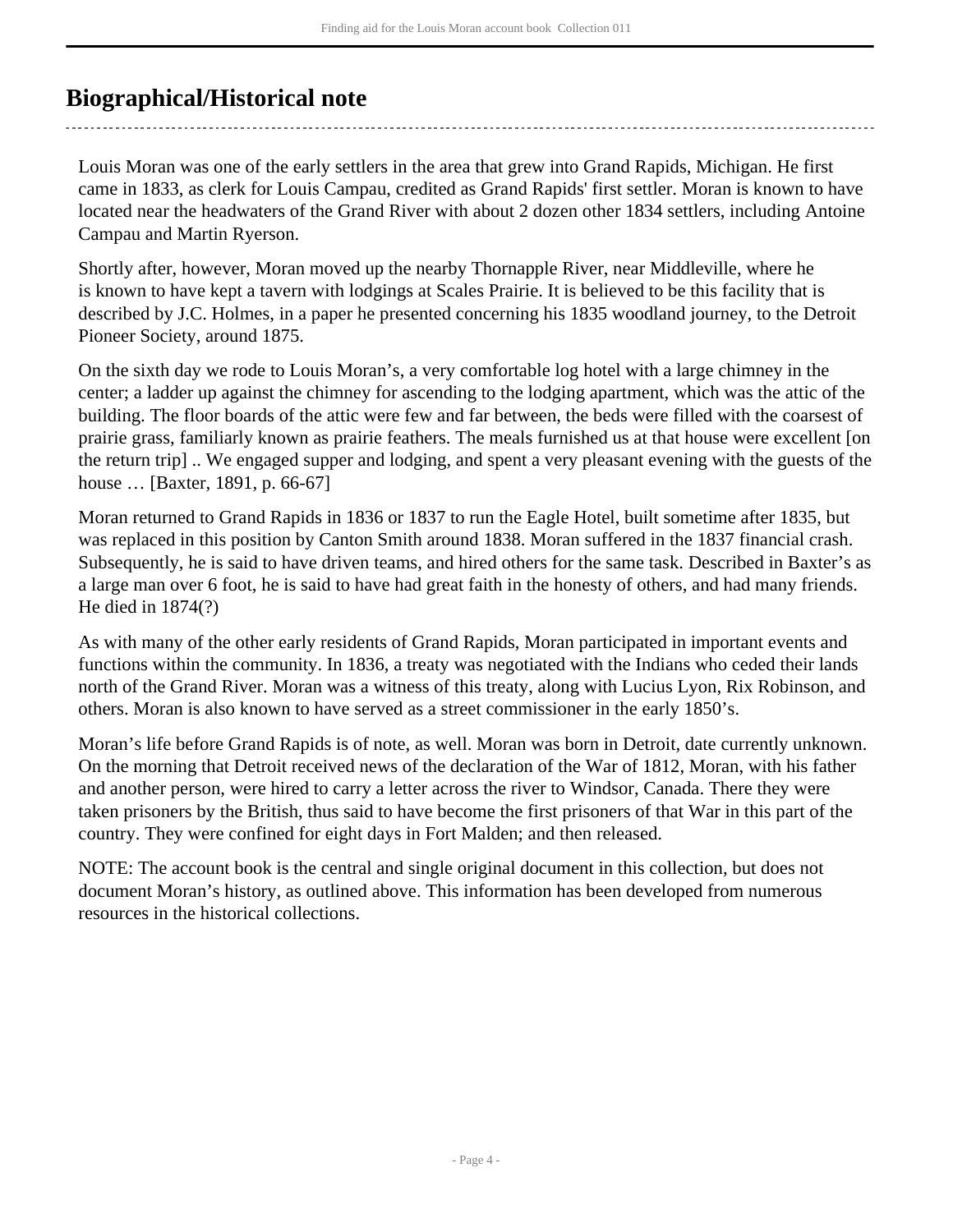### <span id="page-4-0"></span>**Scope and Contents note**

Three documents are included in this collection, prepared in part from 1796 to 1963. The original journal in this collection is in poor condition, fragile, torn paper, and faded ink. The other later documents, which translate or discuss this document, are typed on newsprint or other fair quality papers.

## <span id="page-4-1"></span>**Administrative Information**

#### **Publication Information**

Grand Rapids Public Library, Grand Rapids History and Special Collections Department October 1986

#### **Immediate Source of Acquisition note**

Accession Number: 1984.003, 1986.181; Donor: Marie and Carolyn Beck, 1984, 1986

### <span id="page-4-2"></span>**Controlled Access Headings**

#### **Geographic Name(s)**

- Detroit (Mich.) -- History
- Grand Rapids (Mich.) -- History
- Saginaw (Mich.) -- History